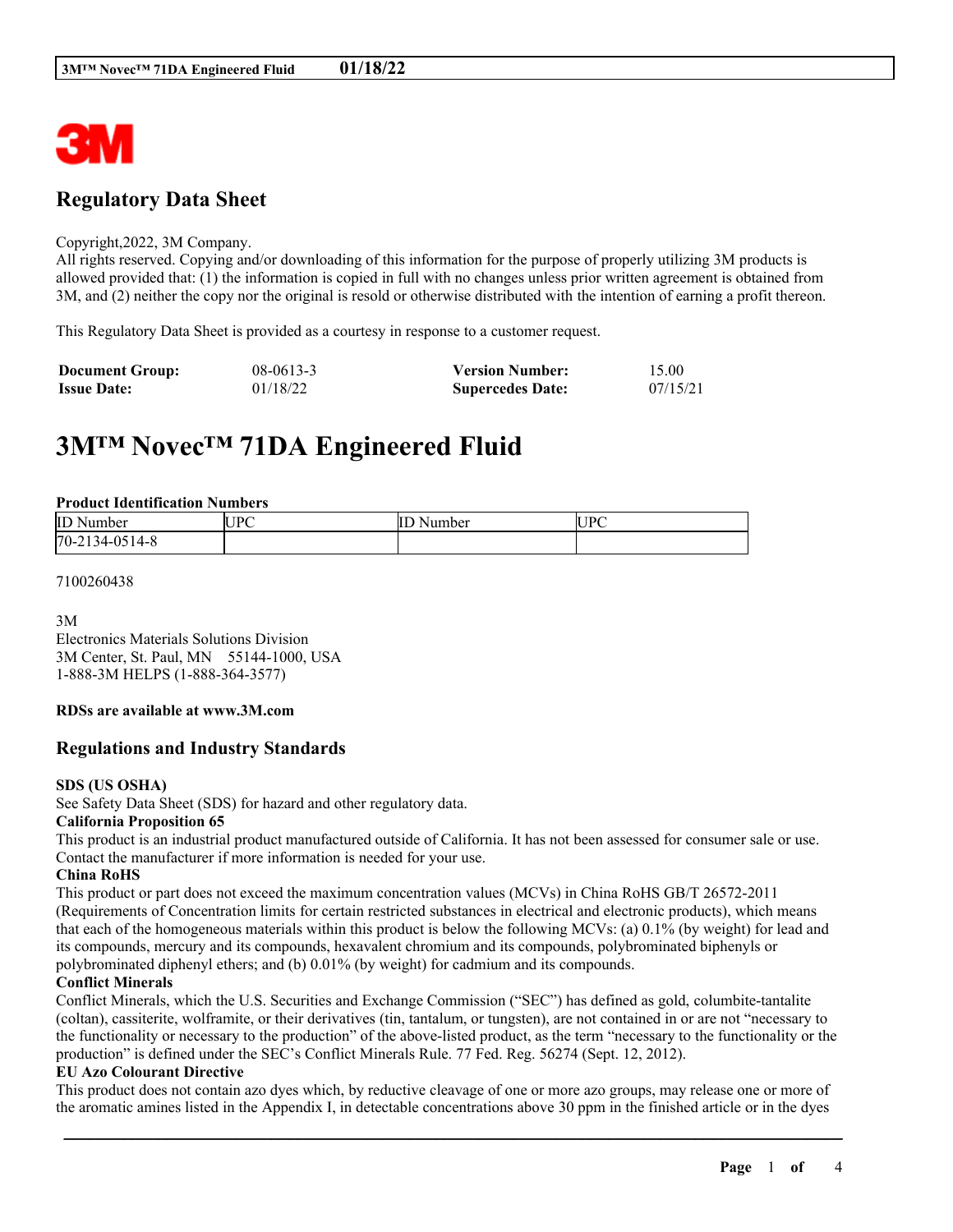parts thereof, according to the testing method established in accordance with Article 2a of this European Commission Directive 2002/61/EC (2004/21/EC).

#### **EU REACH**

This product is a chemical preparation under Regulation No 1907/2006 of the European Parliament and the Council concerning the Registration, Evaluation, Authorisation and Restriction of Chemicals (REACH). To the best of its knowledge, 3M has pre-registered and has registered/is intending to register all substances of its chemical preparations that it currently imports into and/or manufactures in the European Union that are in scope for (pre-)registration by 3M. It has a required safety data sheet.

#### **EU REACH**

This product, including any article that the product is composed of, does not contain at greater than 0.1% by weight a Substance of Very High Concern (SVHC) substance identified according to Article 59 of REACH. This declaration reflects the substances on the candidate SVHC list, effective January 2022.

#### **EU RoHS**

This product does not exceed the maximum concentration values (MCVs) set under EU Directive 2011/65/EU (RoHS recast/RoHS 2), as stated in Annex II to that directive. This means that each of the homogenous materials within this product does not exceed the following MCVs: (a) 0.1% (by weight) for lead, mercury, hexavalent chromium, polybrominated biphenyls or polybrominated diphenyl ethers; and (b) 0.01% (by weight) for cadmium.

#### **EU RoHS Phthalates**

This product does not exceed the maximum concentration values (MCVs) for phthalates set under EU Directive 2011/65/EU (RoHS recast/RoHS 2), as amended by EU 2015/863, which applies to finished EEE after July 22, 2019 for Category 1-7, 10- 11 products and after July 22, 2021 for Category 8 and 9 products. This means that each of the homogeneous materials within this product does not exceed the MCV of 0.1% (by weight) for each of the following phthalates: DEHP, BBP, DBP, and DIBP.

#### **TSCA 8(a) Nanomaterial Reporting**

This product does not contain nanoparticles subject to reporting under TSCA Section 8(a). Under the "Chemical Substances When Manufactured or Processed as Nanoscale Materials: TSCA Reporting and Recordkeeping Requirements" rule, a reportable nanoparticle is defined as having at least one dimension in the size range of  $1 - 100$  nm and is manufactured or processed to exhibit unique and novel properties because of its size.

#### **TSCA Section 6**

This product is not known to contain 2,4,6-Tri-tert-butylphenol (CAS 732-26-3).

#### **TSCA Section 6**

This product is not known to contain Decabromodiphenyl Ether (Deca-BDE) (CAS 1163-19-5).

#### **TSCA Section 6**

This product is not known to contain Hexachlorobutadiene (HCBD) (CAS 87-68-3).

#### **TSCA Section 6**

This product is not known to contain Pentachlorothiophenol (PCTP) (CAS 133-49-3).

#### **TSCA Section 6**

This product is not known to contain Phenol, isopropylated phosphate (3:1) (PIP (3:1)) (CAS 68937-41-7).

## **Chemicals and/or Compounds of Interest**

#### **4,4'-Methylenebis(2,6-Diethylaniline) (CAS 13680-35-8)** : Not intentionally added.

**Acrylamide (CAS 79-06-1)** : Not intentionally added. **Alkylphenol (AP)** : Not intentionally added. **Alkylphenolethoxylates (APE)** : Not intentionally added. **Antimony and (Sb) Compounds** : Not intentionally added. **Aromatic Amines** : Not intentionally added. **Arsenic and (As) Compounds** : Not intentionally added. **Asbestos** : Not intentionally added. **Azocolorants and Azodyes** : Not intentionally added. **Benzenamine, N-Phenyl-, Reaction Products with Styrene and 2,4,4-Trimethylpentene (BNST) (CAS 68921-45-9)** : Not intentionally added. **Beryllium and (Be) Compounds** : Not intentionally added. **Bismuth and (Bi) Compounds** : Not intentionally added. **Bisphenol A (BPA) (CAS 80-05-7)** : Not intentionally added.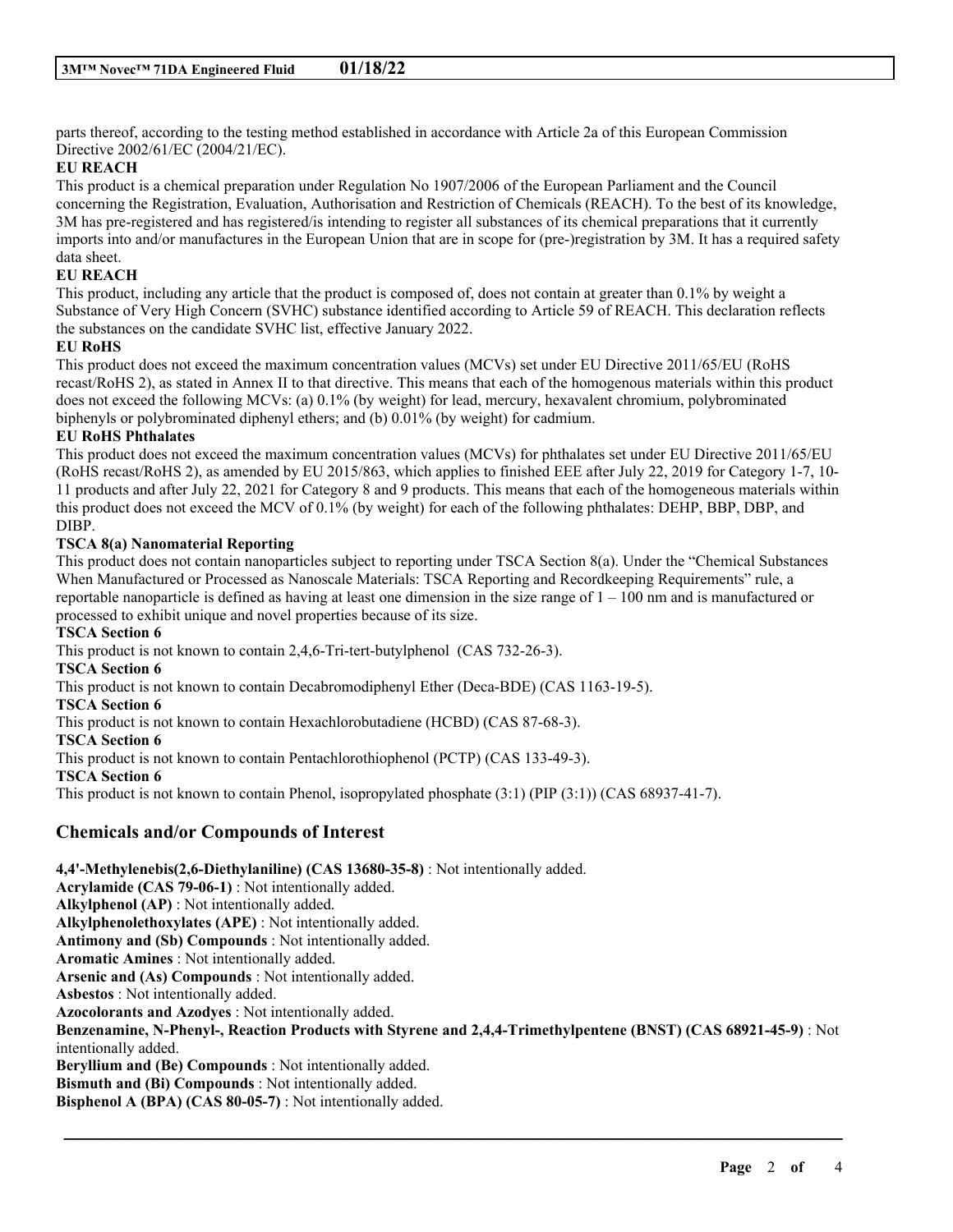**Butyl Benzyl Phthalate (BBP) (CAS 85-68-7)** : Not intentionally added. **Butylated Hydroxytoluene (BHT) (128-37-0)** : Not intentionally added. **Cadmium and (Cd) Compounds** : Not intentionally added. **Chlorinated Paraffins, Short Chain** : Not intentionally added. **Chlorinated Polyethylene** : Not intentionally added. **Chlorofluorocarbons (CFCs)** : Not intentionally added. **Chloroprene (Neoprene)** : Not intentionally added. **Chlorosulfonated Polyethylene** : Not intentionally added. **Chromium and (Cr) Compounds** : Not intentionally added. **Colophony (Rosin) (CAS 8050-09-7)** : Not intentionally added. **Creosote** : Not intentionally added. **Crystalline Silica** : Not intentionally added. **Decabromodiphenyl Ether (Deca-BDE) (CAS 1163-19-5)** : Not intentionally added. **Di(2-Ethylhexyl) Phthalate (DEHP) (CAS 117-81-7)** : Not intentionally added. **Di(Methoxyethyl) Phthalate (DMEP) (CAS 117-82-8)** : Not intentionally added. **Dibutyl Phthalate (DBP) (CAS 84-74-2)** : Not intentionally added. **Dibutyl Tin Compounds** : Not intentionally added. **Diisobutyl Phthalate (DIBP) (CAS 84-69-5)** : Not intentionally added. **Diisodecyl Phthalate (DIDP)** : Not intentionally added. **Diisononyl Phthalate (DINP)** : Not intentionally added. **Dimethyl Fumarate (DMF) (CAS 624-49-7)** : Not intentionally added. **Dimethylacetamide (CAS 127-19-5)** : Not intentionally added. **Di-n-Octyl Phthalate (DNOP) (CAS 117-84-0)** : Not intentionally added. **Dioxins and Furans** : Not intentionally added. **Dyes** : Not intentionally added. **Epoxy Compounds** : Not intentionally added. **Flame Retardants (not PBB or PBDE)** : Not intentionally added. **Flavorings** : Not intentionally added. **Formaldehyde (CAS 50-00-0)** : Not intentionally added. **Genetically Modified Organisms (GMOs)** : Not intentionally added. **Gluten** : Not intentionally added. **Halogenated Compounds** : Contains. **Halogenated Flame Retardants** : Not intentionally added. **Hexabromo Cyclo-Dodecane (HBCD)** : Not intentionally added. **Hexavalent Chromium and (Cr+6) Compounds** : Not intentionally added. **Hydrochlorofluorocarbons (HCFCs)** : Not intentionally added. **Lead and (Pb) Compounds** : Not intentionally added. **Materials of Human or Animal Origin** : Not intentionally added. **Melamine (CAS 108-78-1)** : Not intentionally added. **Mercury and (Hg) Compounds** : Not intentionally added. **Musk Xylene (CAS 81-15-2)** : Not intentionally added. **Natural Rubber Latex** : Not intentionally added. **Nickel and (Ni) Compounds** : Not intentionally added. **N-Nitrosamines** : Not intentionally added. **Nonylphenol (NP)** : Not intentionally added. **Nonylphenol Ethoxylates (NPE)** : Not intentionally added. **Nuts** : Not intentionally added. **Organochlorine Pesticides** : Not intentionally added. **Organophosphate Pesticides** : Not intentionally added. **Organotin Compounds** : Not intentionally added. **Ozone Depleting Chemicals (ODCs)** : Not intentionally added. **Pentachlorophenol (87-86-5)** : Not intentionally added. **Perfluorooctanesulfonic Acid (PFOS) (CAS 1763-23-1)** : Not intentionally added. **Perfluorooctanoic Acid (PFOA) (CAS 335-67-1)** : Not intentionally added. **Petrochemical Fertilizers** : Not intentionally added.